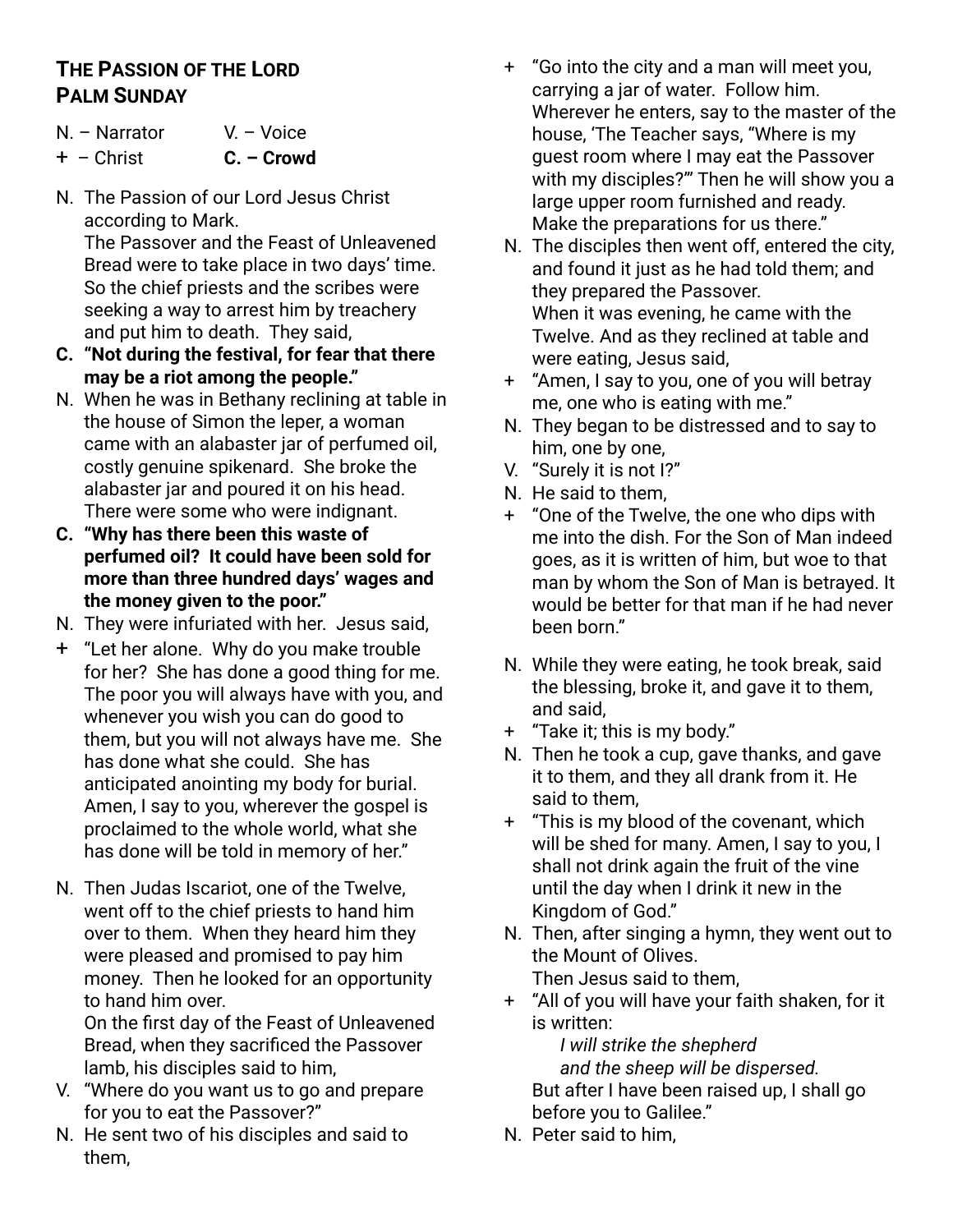- V. "Even though all should have their faith shaken, mine will not be."
- N. Then Jesus said to him,
- + "Amen, I say to you, this very night before the cock crows twice you will deny me three times."
- N. But he vehemently replied,
- V. "Even though I should have to die with you, I will not deny you."
- N. And they all spoke similarly.

Then they came to a place named Gethsemane, and he said to his disciples,

- + "Sit here while I pray."
- N. He took with him Peter, James, and John, and began to be troubled and distressed. Then he said to them,
- + "My soul is sorrowful even to death. Remain here and keep watch."
- N. He advanced a little and fell to the ground and prayed that if it were possible the hour might pass by him; he said,
- + "Abba, Father, all things are possible to you. Take this cup away from me, but not what I will but what you will."
- N. When he returned he found them asleep. He said to Peter,
- + "Simon, are you asleep? Could you not keep watch for one hour? Watch and pray that you might not undergo the test. The spirit is willing but the flesh is weak."
- N. Withdrawing again, he prayed, saying the same thing. Then he returned once more and found them asleep, for they could not keep their eyes open and did not know what to answer him. He returned a third time and said to them,
- + "Are you still sleeping and taking your rest? It is enough. The hour has come. Behold, the Son of Man is to be handed over to sinners. Get up, let us go. See, my betrayer is at hand."
- N. Then, while he was still speaking, Judas, one of the Twelve, arrived, accompanied by a crowd with swords and clubs who had come from the chief priests, the scribes, and the elders. His betrayer had arranged a signal with them saying,
- V. "The man I shall kiss is the one; arrest him and lead him away securely."
- N. He came and immediately went over to him and said,
- V. "Rabbi."
- N. "And he kissed him. At this they laid hands on him and arrested him. One of the bystanders drew his sword, struck the high priest's servant, and cut off his ear. Jesus said to them in reply,
- + "Have you come out as against a robber, with swords and clubs, to seize me? Day after day I was with you teaching in the temple area, yet you did not arrest me; but that the Scriptures may be fulfilled."
- N. And they all left him and fled. Now a young man followed him wearing nothing but a linen cloth about his body. They seized him, but he left the cloth behind and ran off naked.

They led Jesus away to the high priest, and all the chief priests and the elders and the scribes came together. Peter followed him at a distance into the high priest's courtyard and was seated with the guards, warming himself at the fire. The chief priests and the entire Sanhedrin kept trying to obtain testimony against Jesus in order to put him to death, but they found none. Many gave false witness against him, but their testimony did not agree. Some took the stand and testified falsely against him, alleging,

- **C. "We heard him say, 'I will destroy this temple made with hands and within three days I will build another not made with hands.'"**
- N. Even so their testimony did not agree. The high priest rose before the assembly and questioned Jesus, saying,
- V. "Have you no answer? What are these men testifying against you?"
- N. But he was silent and answered nothing. Again the high priest asked him and said to him,
- V. "Are you the Christ, the son of the Blessed One?"
- N. Then Jesus answered,
- $+$  "I am: and 'you will see the Son of Man seated at the right hand of the Power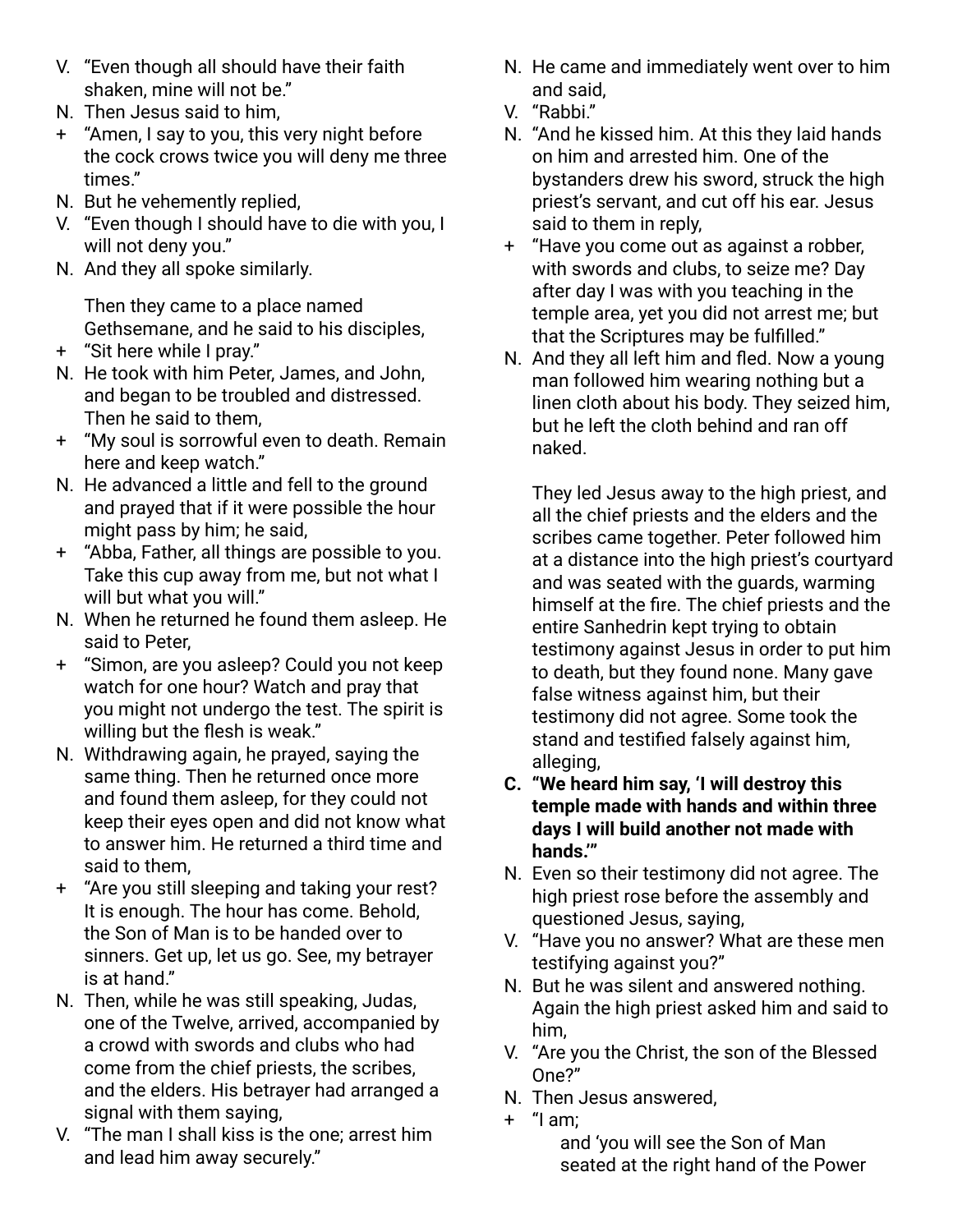and coming with the clouds of heaven.'"

- N. At that the high priest tore his garments and said,
- V. "What further need have we of witnesses? You have heard the blasphemy. What do you think?"
- N. They all condemned him as deserving to die. Some began to spit on him. They blindfolded him and struck him and said to him,

### **C. "Prophesy!"**

N. And the guards greeted him with blows.

While Peter was below in the courtyard, one of the high priest's maids came along. Seeing Peter warming himself, she looked intently at him and said,

- **C. "You too were with the Nazarene, Jesus."**
- N. But he denied it saying,
- V. "I neither know nor understand what you are talking about."
- N. So he went out into the outer court. Then the cock crowed. The maid saw him and began again to say to the bystanders,
- **C. "This man is one of them."**
- N. Once again he denied it. A little later the bystanders said to Peter once more,
- **C. "Surely you are one of them; for you too are a Galilean."**
- N. He began to curse and to swear,
- V. "I do not know this man about whom you are talking."
- N. And immediately a cock crowed a second time. Then Peter remembered the word that Jesus had said to him, "Before the cock crows twice you will deny me three times." He broke down and wept.

As soon as morning came, the chief priests with the elders and the scribes, that is, the whole Sanhedrin, held a council. They bound Jesus, led him away, and handed him over to Pilate. Pilate questioned him,

- V. "Are you the king of the Jews?"
- N. He said to him in reply,
- + "You say so."
- N. The chief priests accused him of many things. Again Pilate questioned him,
- V. "Have you no answer? See how many things they accuse you of."

N. Jesus gave him no further answer, so that Pilate was amazed.

Now on the occasion of the feast he used to release to them one prisoner whom they requested. A man called Barabbas was then in prison along with the rebels who had committed murder in a rebellion. The crowd came forward and began to ask him to do for them as he was accustomed. Pilate answered,

- V. "Do you want me to release to you the king of the Jews?"
- N. For he knew that it was out of envy that the chief priests had handed him over. But the chief priests stirred up the crowd to have him release Barabbas for them instead. Pilate again said to them in reply,
- V. "Then what do you want me to do with the man you call the king of the Jews?"
- N. They shouted again,

#### **C. "Crucify him."**

- N. Pilate said to them,
- V. "Why? What evil has he done?"
- N. They only shouted the louder,
- **C. "Crucify him."**
- N. So Pilate, wishing to satisfy the crowd, released Barabbas to them and, after he had Jesus scourged, handed him over to be crucified.

The soldiers led him away inside the palace, that is, the praetorium, and assembled the whole cohort. They clothed him in purple and, weaving a crown of thorns, placed it on him. They began to salute him with,

#### **C. "Hail, King of the Jews!"**

N. and kept striking his head with a reed and spitting upon him. They knelt before him in homage. And when they had mocked him, they stripped him of the purple cloak, dressed him in his own clothes, and led him out to crucify him.

They pressed into service a passerby, Simon, a Cyrenian, who was coming in from the country, the father of Alexander and Rufus, to carry his cross.

They brought him to the place of Golgotha – which is translated Place of the Skull.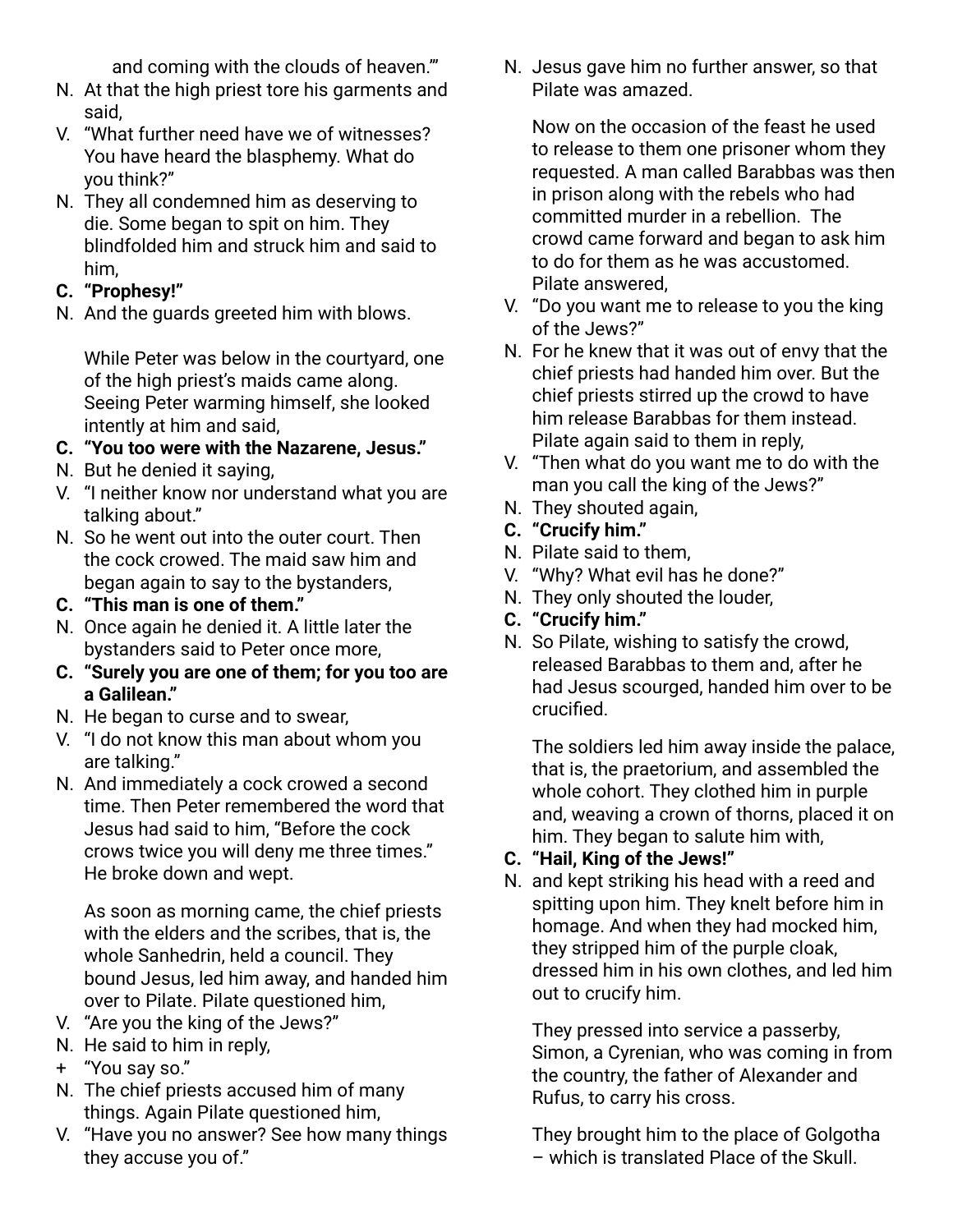They gave him wine drugged with myrrh, but he did not take it. Then they crucified him and divided his garments by casting lost for them to see what each should take. It was nine o'clock in the morning when they crucified him. The inscription of the charge against him read, "The King of the Jews." With him they crucified two revolutionaries, one on his right and one on his left. Those passing by reviled him, shaking their heads and saying,

- **C. "Aha! You who would destroy the temple and rebuild it in three days, save yourself by coming down from the cross."**
- N. Likewise the chief priests, with the scribes, mocked him among themselves and said,
- **C. "He saved others; he cannot save himself. Let the Christ, the King of Israel, come down now from the cross that we may see and believe."**
- N. Those who were crucified with him also kept abusing him.

At noon, darkness came over the whole land until three in the afternoon. And at three o'clock Jesus cried out in a loud voice,

- + *"Eloi, Eloi, lema sabachthani?"*
- N. which is translated,
- + "My God, my God, why have you forsaken me?"
- N. Some of the bystanders who heard it said,
- **C. "Look, he is calling Elijah."**
- N. One of them ran, soaked a sponge with wine, put it on a reed and gave it to him to drink, saying,
- V. "Wait, let us see if Elijah comes to take him down."

N. Jesus gave a loud cry and breathed his last.

#### *Here all kneel and pause for a short time.*

- N. The veil of the sanctuary was torn in two from top to bottom. When the centurion who stood facing him saw how he breathed his last he said,
- V. "Truly this man was the Son of God!"
- N. There were also women looking on from a distance. Among them were Mary Magdalene, Mary the mother of the younger James and of Joses, and Salome. These women had followed him when he was in Galilee and ministered to him. There were also many other women who had come up with him to Jerusalem.

When it was already evening, since it was the day of preparation, the day before the sabbath, Joseph of Arimathea, a distinguished member of the council, who was himself awaiting the kingdom of God, came and courageously went to Pilate and asked for the body of Jesus. Pilate was amazed that he was already dead. He summoned the centurion and asked him if Jesus had already died. And when he learned of it from the centurion, he gave the body to Joseph. Having bought a linen cloth, he took him down, wrapped him in the linen cloth, and laid him in a tomb that had been hewn out of the rock. Then he rolled a stone against the entrance to the tomb. Mary Magdalene and Mary the mother of Joses watched where he was laid.

+ The Gospel of the Lord.



# Please take this with you for your Holy Week!

#### **Easter Triduum Services at Our Lady of Hope**

**Holy Hour at Hope** Mass of the Lord's Supper **Celebration of the Lord's Passion Blessing of Easter Baskets** - Holy Saturday **Easter Sunday Masses** 

- Wednesday  $-12:00PM$ - Holy Thursday  $-7:00PM$
- Good Friday  $-3:00PM$
- Holy Saturday 12:00PM
- $-8:00PM$
- 7:00AM, 9:00AM, 11:00AM

www.revivingtogether.com